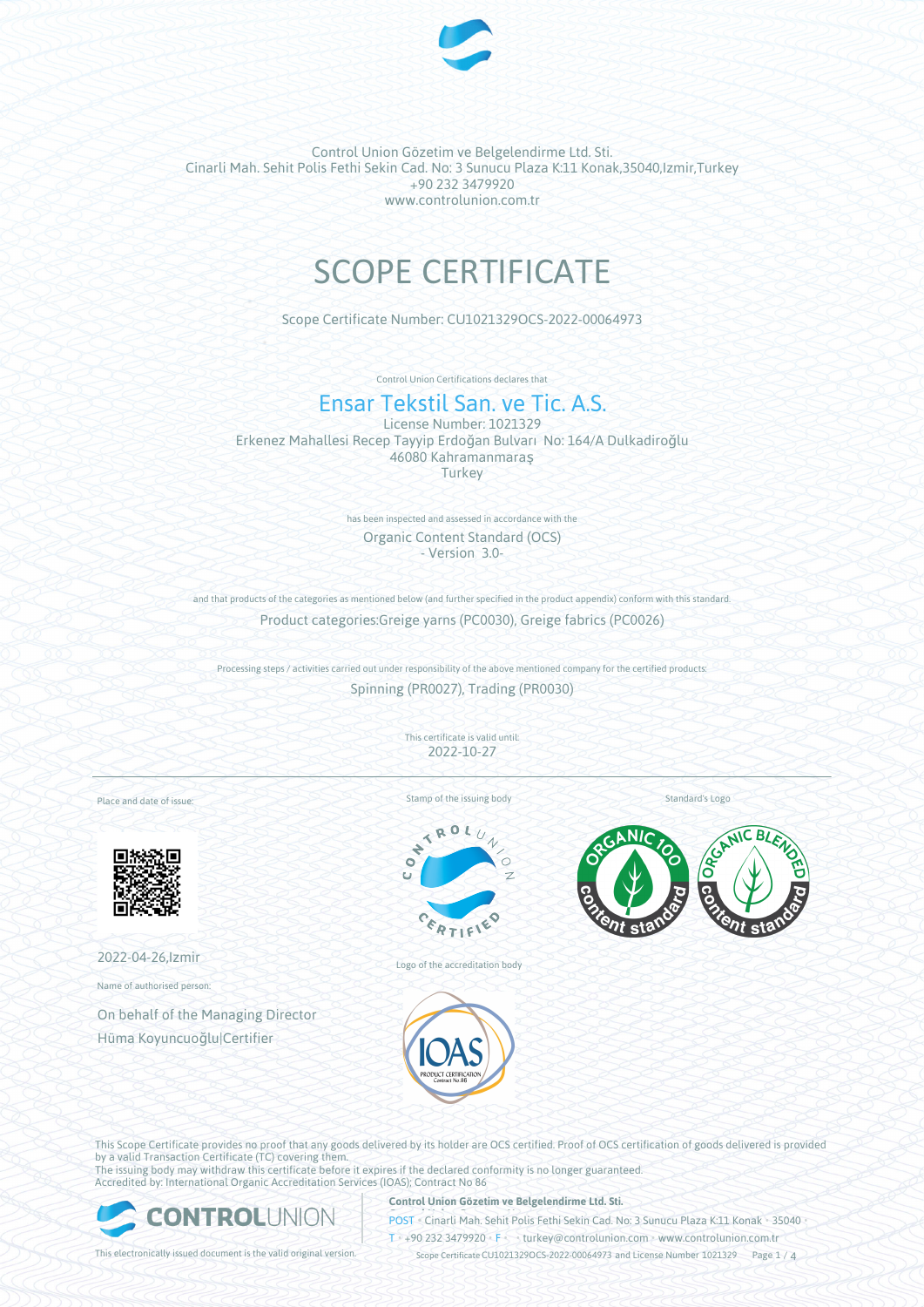

**Ensar Tekstil San. ve Tic. A.S. Organic Content Standard (OCS)**

### Products Appendix to Certificate no. CU1021329OCS-2022-00064973

In specific the certificate covers the following products:

| <b>Product category</b> | <b>Product details</b>         | <b>Material composition</b>                                                                                    | Label grade        |
|-------------------------|--------------------------------|----------------------------------------------------------------------------------------------------------------|--------------------|
| Greige fabrics (PC0026) | Woven fabrics (PD0059)         | 100.0% Organic Cotton (RM0104)                                                                                 | <b>OCS 100</b>     |
| Greige yarns (PC0030)   | Normally combed yarns (PD0102) | 50.0%Lyocell (RM0226)<br>50.0%Organic Cotton (RM0104)                                                          | <b>OCS Blended</b> |
| Greige yarns (PC0030)   | Normally combed yarns (PD0102) | 60.0%Cotton (RM0102)<br>40.0%Recycled pre-consumer Cotton (RM0106)                                             | <b>OCS Blended</b> |
| Greige yarns (PC0030)   | Semi-combed yarns (PD0101)     | 50.0%Organic Cotton (RM0104)<br>50.0%Lyocell (RM0226)                                                          | <b>OCS Blended</b> |
| Greige yarns (PC0030)   | Carded yarns (PD0067)          | 100.0% Organic Cotton (RM0104)                                                                                 | <b>OCS 100</b>     |
| Greige yarns (PC0030)   | Carded yarns (PD0067)          | 85.0% Organic Cotton (RM0104)<br>15.0%Cotton (RM0102)                                                          | <b>OCS Blended</b> |
| Greige yarns (PC0030)   | Carded yarns (PD0067)          | 5.0%Elastane (Spandex) (RM0160)<br>73.0% Organic Cotton (RM0104)<br>22.0%Recycled pre-consumer Cotton (RM0106) | <b>OCS Blended</b> |
| Greige yarns (PC0030)   | Carded yarns (PD0067)          | 5.0%Elastane (Spandex) (RM0160)<br>50.0% Organic Cotton (RM0104)<br>45.0%Cotton (RM0102)                       | <b>OCS Blended</b> |
| Greige yarns (PC0030)   | Carded yarns (PD0067)          | 70.0% Organic Cotton (RM0104)<br>25.0%Recycled pre-consumer Cotton (RM0106)<br>5.0%Elastane (Spandex) (RM0160) | <b>OCS Blended</b> |
| Greige yarns (PC0030)   | Carded yarns (PD0067)          | 5.0%Elastane (Spandex) (RM0160)<br>95.0%Organic Cotton (RM0104)                                                | <b>OCS 100</b>     |
| Greige yarns (PC0030)   | Carded yarns (PD0067)          | 70.0% Organic Cotton (RM0104)<br>25.0%Recycled pre-consumer Cotton (RM0106)<br>5.0%Elastane (Spandex) (RM0160) | <b>OCS Blended</b> |
| Greige yarns (PC0030)   | Carded yarns (PD0067)          | 20.0%Recycled pre-consumer Cotton (RM0106)<br>5.0%Elastane (Spandex) (RM0160)<br>75.0% Organic Cotton (RM0104) | <b>OCS Blended</b> |
| Greige yarns (PC0030)   | Carded yarns (PD0067)          | 75.0% Organic Cotton (RM0104)<br>25.0%Recycled pre-consumer Cotton (RM0106)                                    | <b>OCS Blended</b> |
| Greige yarns (PC0030)   | Carded yarns (PD0067)          | 80.0% Organic Cotton (RM0104)<br>20.0%Recycled pre-consumer Cotton (RM0106)                                    | <b>OCS Blended</b> |
| Greige yarns (PC0030)   | Carded yarns (PD0067)          | 7.0%Elastane (Spandex) (RM0160)<br>93.0%Organic Cotton (RM0104)                                                | <b>OCS Blended</b> |
| Greige yarns (PC0030)   | Carded yarns (PD0067)          | 3.0%Elastane (Spandex) (RM0160)<br>97.0%Organic Cotton (RM0104)                                                | <b>OCS 100</b>     |
| Greige yarns (PC0030)   | Normally combed yarns (PD0102) | 100.0% Organic Cotton (RM0104)                                                                                 | <b>OCS 100</b>     |
| Greige yarns (PC0030)   | Normally combed yarns (PD0102) | 25.0%Recycled pre-consumer Cotton (RM0106)<br>75.0% Organic Cotton (RM0104)                                    | <b>OCS Blended</b> |
| Greige yarns (PC0030)   | Normally combed yarns (PD0102) | 85.0% Organic Cotton (RM0104)<br>15.0%Cotton (RM0102)                                                          | <b>OCS Blended</b> |
| Greige yarns (PC0030)   | Open-end yarns (PD0066)        | 100.0% Organic Cotton (RM0104)                                                                                 | <b>OCS 100</b>     |

This electronically issued document is the valid original version.Scope CertificateCU1021329OCS-2022-00064973and License number 1021329, 26-Apr-2022

Page 2 / 4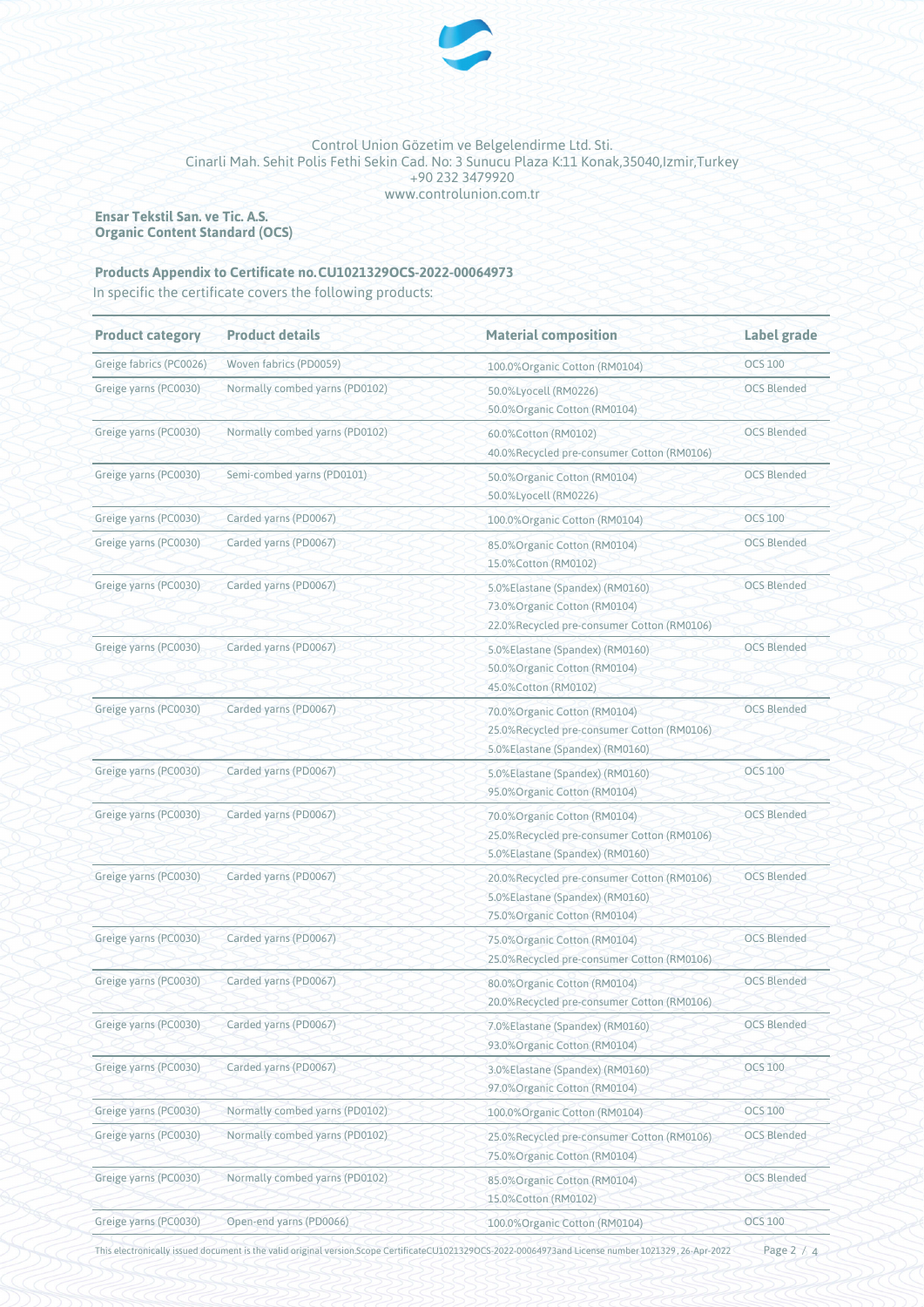

#### **Ensar Tekstil San. ve Tic. A.S. Organic Content Standard (OCS)**

| <b>Product category</b> | <b>Product details</b>  | <b>Material composition</b>                                                                       | Label grade        |
|-------------------------|-------------------------|---------------------------------------------------------------------------------------------------|--------------------|
| Greige yarns (PC0030)   | Open-end yarns (PD0066) | 85.0% Organic Cotton (RM0104)<br>15.0%Cotton (RM0102)                                             | <b>OCS Blended</b> |
| Greige yarns (PC0030)   | Open-end yarns (PD0066) | <b>OCS Blended</b><br>80.0% Organic Cotton (RM0104)<br>20.0%Recycled pre-consumer Cotton (RM0106) |                    |
| Greige yarns (PC0030)   | Open-end yarns (PD0066) | 45.0%Cotton (RM0102)<br>55.0% Organic Cotton (RM0104)                                             | <b>OCS 100</b>     |
| Greige yarns (PC0030)   | Open-end yarns (PD0066) | 50.0%Cotton (RM0102)<br>50.0% Organic Cotton (RM0104)                                             | <b>OCS Blended</b> |
| Greige yarns (PC0030)   | Open-end yarns (PD0066) | <b>OCS Blended</b><br>50.0% Organic Cotton (RM0104)<br>50.0%Recycled pre-consumer Cotton (RM0106) |                    |
| Greige yarns (PC0030)   | Open-end yarns (PD0066) | 30.0% Cotton (RM0102)<br>70.0% Organic Cotton (RM0104)                                            | <b>OCS Blended</b> |
| Greige yarns (PC0030)   | Open-end yarns (PD0066) | 75.0% Organic Cotton (RM0104)<br>25.0%Recycled pre-consumer Cotton (RM0106)                       | <b>OCS Blended</b> |

Products made with Recycled fibers are also certified to the Global Recycled Standard or Recycled Claimed Standard.

Place and date of issue:



2022-04-26,Izmir

Name of authorised person:

On behalf of the Managing Director Hüma Koyuncuoğlu|Certifier





Logo of the accreditation body





Standard's logo